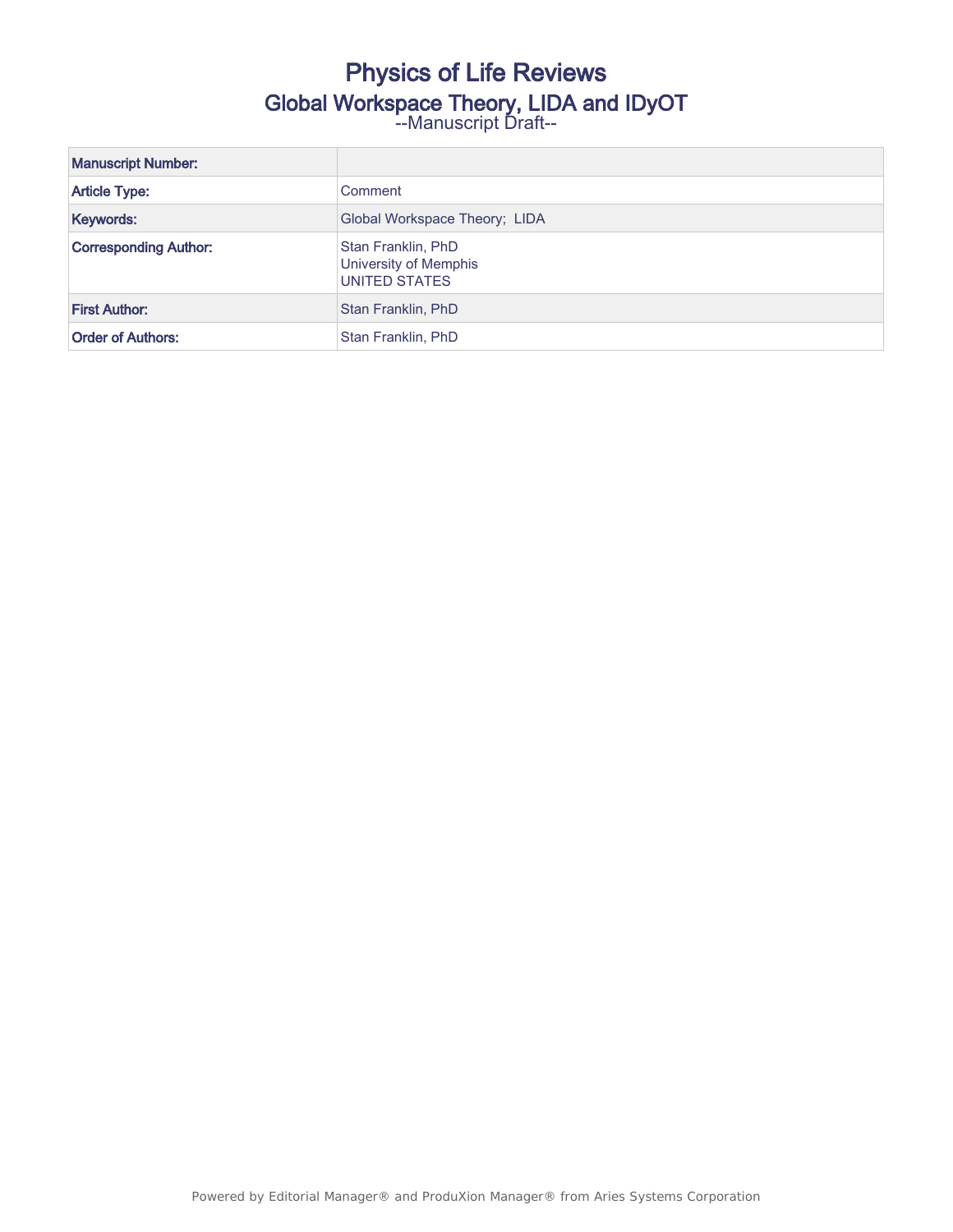# **Global Workspace Theory, LIDA and IDyOT**

#### Stan Franklin

Institute for Intelligent Systems, the University of Memphis, USA

The Global Workspace Theory (GWT) of Bernard Baars (1988) provides a now widely accepted general theory of consciousness. The conceptual and computational cognitive architecture LIDA (Franklin et al., 2016; Franklin, Strain, McCall, & Baars, 2013) is a systems level cognitive model that implements major portions of GWT and adds much structural detail. IDyOT is an integrative predictive-processing cognitive model as described in Wiggins' paper entitled Creativity, Information, and Consciousness: the Information Dynamics of Thinking (2020). As asserted in Section 7.3 of that paper "IDyOT was partly inspired by, and is, to a degree, an implementation of … Global Workspace Theory…" The present article is comprised of a sequence of brief comments on that Wiggins paper. Each of these comments is intended to clarify some assertion in that paper about one or more of these three systems. All references to sections herein will be to sections in that Wiggins paper, and, unless otherwise identified, any quotes will be from it also.

The first paragraph of Section 6.2.4 asserts that "Any cognitive architecture must have an intrinsic function to make it do anything. This is generally called the *cognitive cycle*…" LIDA's cognitive cycle is not produced by a function built into the architecture of a LIDA agent. Rather, a LIDA cognitive cycle is one of a sequence of overlapping cycles each emerging from the joint operation of LIDA's several modules, each of which runs asynchronously.

In Section 6.3 we find "The LIDA architecture, introduced above, explicitly implements GWT..." Yes, the LIDA cognitive architecture not only implements large portions of GWT, but fleshes it out, importantly adding all sorts of structural detail (Franklin, et al., 2016). In addition to GWT, LIDA also implements and fleshes out parts of several other psychological and neuropsychological theories (Baddeley & Hitch, 2007; Barsalou, 1999; Conway, 2001; Ericsson & Kintsch, 1995).

The third paragraph of Section 6.3 says that "The agents *compete for access* to a *Global Workspace ...*" This is in agreement with Baars' early writing on the subject. However, in the LIDA implementation of GWT, the competition for inclusion in the conscious broadcast is held in the Global Workspace itself, which then broadcasts the contents of the winner (Franklin, et al., 2016). Later in this section the Wiggins paper says that "The Global Workspace can be read by all the agents…" In the LIDA implementation of GWT, the contents of consciousness is broadcast globally to each of LIDA's modules, hence the term "Global Workspace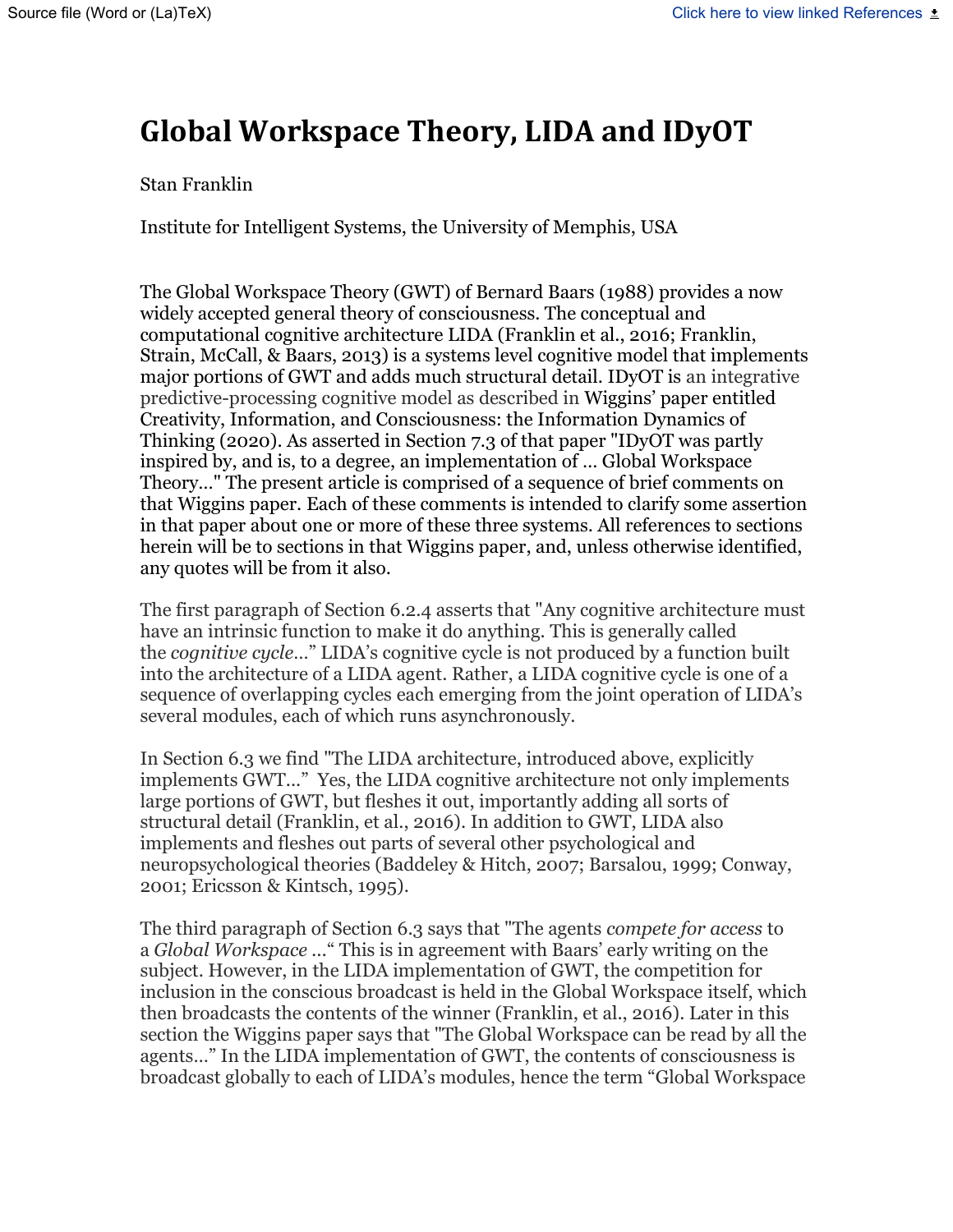Theory". Each of these clarifications is quite minor in terms of the operation of GWT or of LIDA.

In Section 7.2.2. Declarative vs. implicit memory, we find "… information transduced from the environment may be stored without attracting attention, and hence without being processed via IDyOT's Global Workspace: this constitutes implicit learning in these terms." Here IDyOT differs significantly from GWT and its LIDA implementation, in both of which learning, except very short term, must occur via a conscious broadcast (Franklin, et al., 2013). Consolidation in LIDA is also quite different from that in IDyOT (see Section 7.2.6). In LIDA consolidation moves any memories, that have not yet decayed away, from Transient Episodic Memory to Declarative Memory. The pruning function of consolidation in IDyOT is accomplished in LIDA by the continual decay function in each of its modules. (Franklin, et al., 2016)

The first paragraph of Section 7.3 states that "A key aspect of GWT is competition between Baars' agents-generators for access to the GW. The proposal here is that this is controlled by information content …" In LIDA this information content plays a role in the competition for attention, but is only one of four factors (Franklin, et al., 2016; Madl & Franklin, 2012).

The second paragraph of Section 7.3 discusses IDyOT's version of attention. The GWT and LIDA version is quite different, both taking attention to be the process that controls access to consciousness. Baars asserts that "… attention involves metacognitive processes that guide the stream of consciousness." (Baars, 1988, p. 301) The second phase of each LIDA cognitive cycle is devoted to attention (Franklin, et al., 2016).

### References

- Baars, Bernard J. (1988). *A Cognitive Theory of Consciousness*. Cambridge: Cambridge University Press.
- Baddeley, A. D., & Hitch, G. J. (2007). Working memory: Past, present…and future? In N. Osaka, R. Logie & M. D'Esposito (Eds.), *Working Memory - Behavioural & Neural Correlates*. Oxford: Oxford University Press.
- Barsalou, L. W. (1999). Perceptual symbol systems. *Behavioral and Brain Sciences, 22*, 577–609.
- Conway, Martin A. (2001). Sensory–perceptual episodic memory and its context: autobiographical memory. *Philos. Trans. R. Soc. Lond B., 356*, 1375–1384.
- Ericsson, K. A., & Kintsch, W. (1995). Long-term working memory. *Psychological Review, 102*, 211–245.
- Franklin, S., Madl, T., Strain, S., Faghihi, U., Dong, D., Kugele, S., . . . Chen, S. (2016). A LIDA cognitive model tutorial. *Biologically Inspired Cognitive Architectures*, 105-130. doi: 10.1016/j.bica.2016.04.003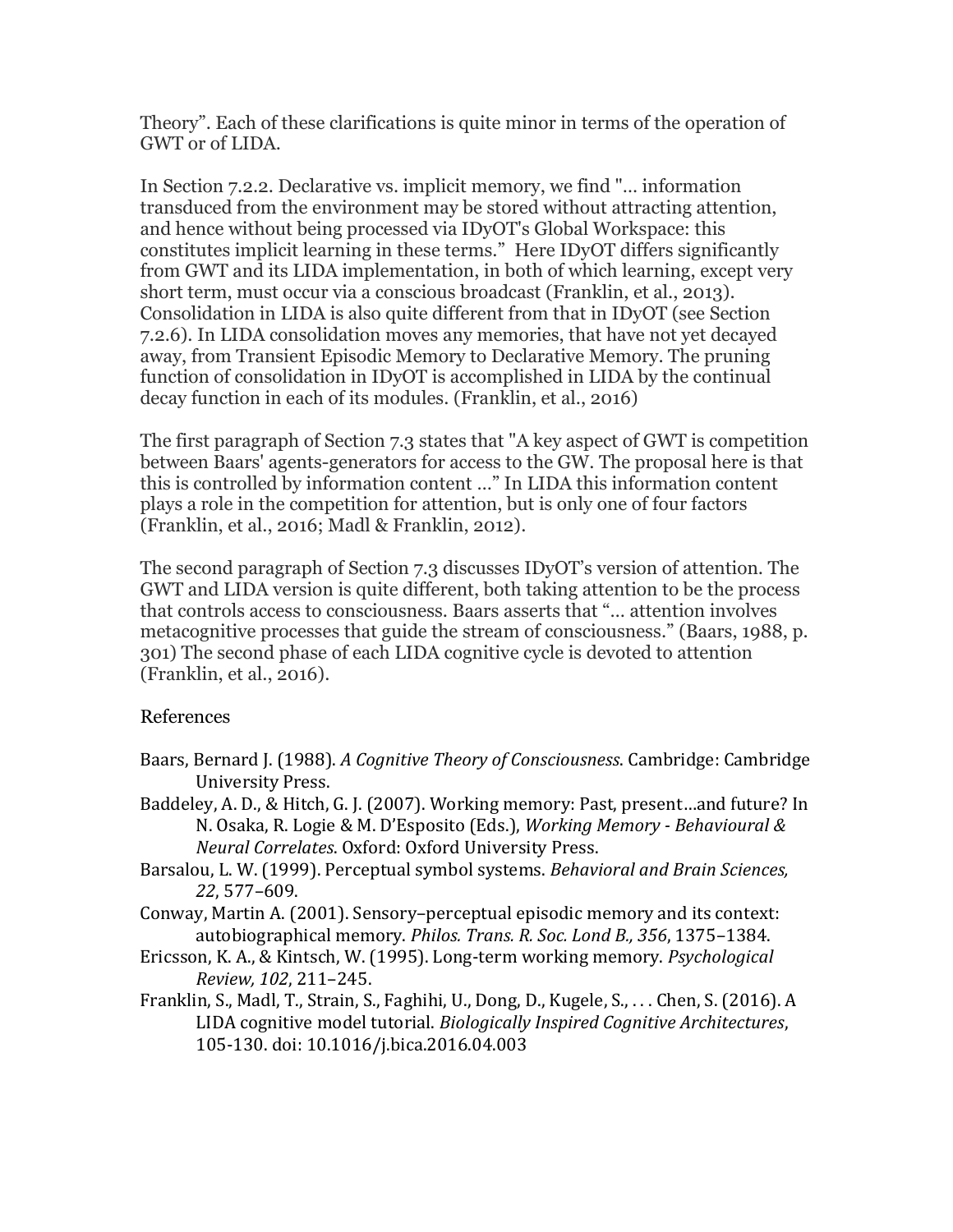- Franklin, S., Strain, S., McCall, R., & Baars, B. (2013). Conceptual Commitments of the LIDA Model of Cognition. *Journal of Artificial General Intelligence, 4*(2), 1-22. doi: 10.2478/jagi-2013-0002
- Madl, T., & Franklin, S. (2012, April 13-15). *A LIDA-based Model of the Attentional Blink.* Paper presented at the 11th International Conference on Cognitive Modeling, Berlin.
- Wiggins, G. (2020). Creativity, Information, and Consciousness: the Information Dynamics of Thinking. *PHYSICS OF LIFE REVIEWS*.